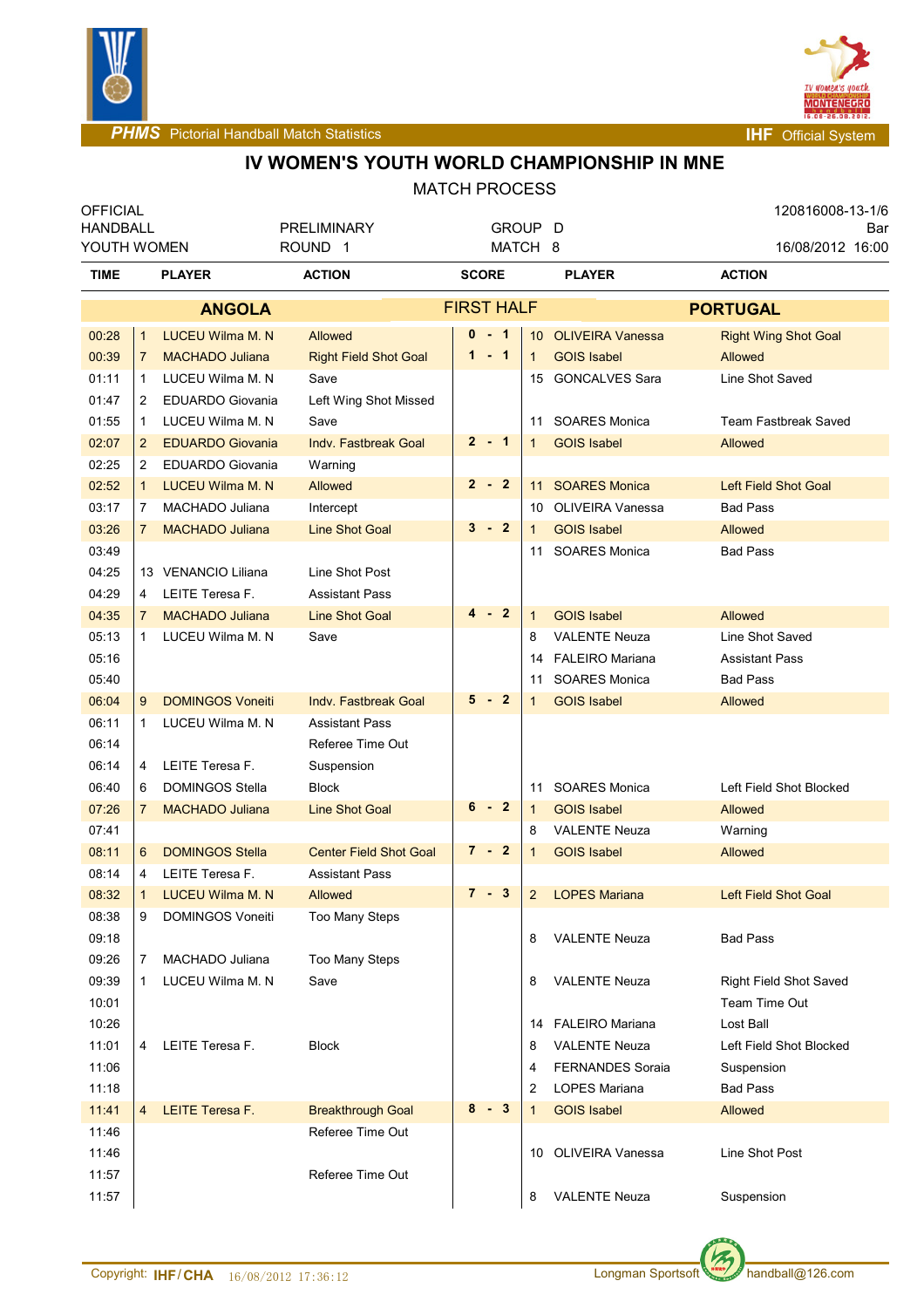



**PHMS** Pictorial Handball Match Statistics **Intervalse and Contract Contract Contract Contract Contract Contract Contract Contract Contract Contract Contract Contract Contract Contract Contract Contract Contract Contract C** 

# **IV WOMEN'S YOUTH WORLD CHAMPIONSHIP IN MNE**

| <b>OFFICIAL</b><br><b>HANDBALL</b> |                     |                                                    | PRELIMINARY                                   | GROUP D           |             |                 |                                                 |  | 120816008-13-2/6<br>Bar  |                                 |  |  |
|------------------------------------|---------------------|----------------------------------------------------|-----------------------------------------------|-------------------|-------------|-----------------|-------------------------------------------------|--|--------------------------|---------------------------------|--|--|
| YOUTH WOMEN                        |                     |                                                    | ROUND <sub>1</sub>                            | MATCH 8           |             |                 |                                                 |  |                          | 16/08/2012 16:00                |  |  |
| <b>TIME</b>                        |                     | <b>PLAYER</b>                                      | <b>ACTION</b>                                 | <b>SCORE</b>      |             |                 | <b>PLAYER</b>                                   |  | <b>ACTION</b>            |                                 |  |  |
|                                    |                     | <b>ANGOLA</b>                                      |                                               | <b>FIRST HALF</b> |             |                 |                                                 |  | <b>PORTUGAL</b>          |                                 |  |  |
| 12:09<br>12:14                     | $\overline{2}$<br>4 | <b>EDUARDO Giovania</b><br>LEITE Teresa F.         | Left Wing Shot Saved<br><b>Assistant Pass</b> |                   |             | 1               | <b>GOIS Isabel</b>                              |  | Save                     |                                 |  |  |
| 12:33                              |                     |                                                    |                                               |                   |             | 2               | LOPES Mariana                                   |  | <b>Bad Pass</b>          |                                 |  |  |
| 12:43                              |                     |                                                    |                                               |                   |             | $\overline{2}$  | <b>LOPES Mariana</b>                            |  | Warning                  |                                 |  |  |
| 13:03                              | $\overline{4}$      | <b>LEITE Teresa F.</b>                             | <b>Breakthrough Goal</b>                      | 9                 | 3<br>$\sim$ | 1               | <b>GOIS Isabel</b>                              |  | Allowed                  |                                 |  |  |
| 13:34                              |                     |                                                    |                                               |                   |             | 10              | OLIVEIRA Vanessa                                |  | Too Many Steps           |                                 |  |  |
| 13:46                              | 7                   | MACHADO Juliana                                    | <b>Bad Pass</b>                               |                   |             |                 |                                                 |  |                          |                                 |  |  |
| 14:56                              |                     |                                                    |                                               |                   |             | 2               | <b>LOPES Mariana</b>                            |  |                          | Left Field Shot Missed          |  |  |
| 15:10                              |                     |                                                    |                                               |                   |             | 9               | <b>GANTE Ana</b>                                |  | Warning                  |                                 |  |  |
| 15:40                              | 6                   | <b>DOMINGOS Stella</b>                             | <b>Too Many Steps</b>                         |                   |             |                 |                                                 |  |                          |                                 |  |  |
| 15:53                              |                     |                                                    |                                               |                   |             | 2               | LOPES Mariana                                   |  |                          | Center Field Shot Post          |  |  |
| 16:07                              | $\mathbf 1$         | <b>LUCEU Wilma M. N.</b>                           | <b>Allowed</b>                                | 9                 | 4           | 3               | <b>MOTA Sofia</b>                               |  |                          | Left Wing Shot Goal             |  |  |
| 16:23<br>16:25                     | 6                   | <b>DOMINGOS Stella</b>                             | Line Shot Saved<br>Referee Time Out           |                   |             | 1               | <b>GOIS Isabel</b>                              |  | Save                     |                                 |  |  |
| 16:25                              | 6                   | <b>DOMINGOS Stella</b>                             | 7M Caused                                     |                   |             | 2               | <b>LOPES Mariana</b>                            |  | <b>7M Received</b>       |                                 |  |  |
| 16:25                              |                     |                                                    |                                               |                   |             | 2               | <b>LOPES Mariana</b>                            |  | Suspension               |                                 |  |  |
| 16:29                              | $\overline{7}$      | <b>MACHADO Juliana</b>                             | <b>7M-Throw Goal</b>                          | $10 - 4$          |             | $\mathbf{1}$    | <b>GOIS Isabel</b>                              |  | Allowed                  |                                 |  |  |
| 16:53                              | 1                   | LUCEU Wilma M. N                                   | Save                                          |                   |             | 8               | <b>VALENTE Neuza</b>                            |  |                          | Left Field Shot Saved           |  |  |
| 17:04                              | 9                   | <b>DOMINGOS Voneiti</b>                            | <b>Indv. Fastbreak Goal</b>                   | $11 - 4$          |             | 1               | <b>GOIS Isabel</b>                              |  | Allowed                  |                                 |  |  |
| 17:12                              | $\mathbf 1$         | LUCEU Wilma M. N                                   | <b>Assistant Pass</b>                         |                   |             |                 |                                                 |  |                          |                                 |  |  |
| 17:28                              |                     |                                                    | Referee Time Out                              |                   |             |                 |                                                 |  |                          |                                 |  |  |
| 17:28                              | $\overline{7}$      | MACHADO Juliana                                    | Suspension                                    |                   |             |                 |                                                 |  |                          |                                 |  |  |
| 17:51                              | $\mathbf{1}$        | <b>LUCEU Wilma M. N</b>                            | <b>Allowed</b>                                | $11 - 5$          |             | 8               | <b>VALENTE Neuza</b>                            |  | <b>Breakthrough Goal</b> |                                 |  |  |
| 17:49                              |                     |                                                    | Team Time Out                                 |                   |             |                 |                                                 |  |                          |                                 |  |  |
| 18:07                              | 2                   | <b>EDUARDO Giovania</b>                            | Left Wing Shot Missed                         |                   |             |                 |                                                 |  |                          |                                 |  |  |
| 18:38                              |                     |                                                    |                                               |                   |             | 8               | <b>VALENTE Neuza</b>                            |  | <b>Bad Pass</b>          |                                 |  |  |
| 19:13                              |                     |                                                    |                                               |                   |             |                 | 13 SOUSA Sara                                   |  |                          | Team Fastbreak Post             |  |  |
| 19:37                              | 9                   | DOMINGOS Voneiti                                   | <b>Too Many Steps</b>                         |                   |             |                 |                                                 |  |                          |                                 |  |  |
| 19:53                              |                     |                                                    |                                               |                   |             | 9               | <b>GANTE Ana</b>                                |  |                          | <b>Center Field Shot Missed</b> |  |  |
| 20:25                              | 6                   | <b>DOMINGOS Stella</b>                             | <b>Too Many Steps</b>                         |                   |             |                 |                                                 |  |                          |                                 |  |  |
| 20:42                              | 7                   | MACHADO Juliana                                    | <b>Foul Caused</b>                            |                   |             | 3               | <b>MOTA Sofia</b>                               |  | Offensive Foul           |                                 |  |  |
| 20:57                              | 4                   | LEITE Teresa F.                                    | Double Dribble                                | $11 - 6$          |             |                 |                                                 |  |                          |                                 |  |  |
| 21:06                              | $\mathbf{1}$        | <b>LUCEU Wilma M. N</b>                            | <b>Allowed</b>                                |                   |             | 8               | <b>VALENTE Neuza</b><br><b>OLIVEIRA Vanessa</b> |  |                          | <b>Team Fastbreak Goal</b>      |  |  |
| 21:11                              |                     |                                                    |                                               |                   |             | 10              |                                                 |  | <b>Assistant Pass</b>    |                                 |  |  |
| 21:16<br>21:29                     | 6<br>$\mathbf{1}$   | <b>DOMINGOS Stella</b><br><b>LUCEU Wilma M. N.</b> | Enter The Area<br>Allowed                     | $11 - 7$          |             | 8               | <b>VALENTE Neuza</b>                            |  |                          | <b>Center Field Shot Goal</b>   |  |  |
| 21:56                              | 7                   | MACHADO Juliana                                    | <b>Right Field Shot Missed</b>                |                   |             |                 |                                                 |  |                          |                                 |  |  |
| 22:11                              | 6                   | <b>DOMINGOS Stella</b>                             | 7M Received                                   |                   |             |                 | 13 SOUSA Sara                                   |  | 7M Caused                |                                 |  |  |
| 22:28                              | $\mathbf{1}$        | LUCEU Wilma M. N                                   | <b>Allowed</b>                                | $11 - 8$          |             | 11              | <b>SOARES Monica</b>                            |  | <b>7M-Throw Goal</b>     |                                 |  |  |
| 22:48                              |                     | 10 SANTOS Antonia                                  | <b>Bad Pass</b>                               |                   |             | 9               | <b>GANTE Ana</b>                                |  | Intercept                |                                 |  |  |
| 22:57                              | $\mathbf{1}$        | <b>LUCEU Wilma M. N</b>                            | Allowed                                       | $11 - 9$          |             | 10 <sup>°</sup> | <b>OLIVEIRA Vanessa</b>                         |  |                          | <b>Indy. Fastbreak Goal</b>     |  |  |
|                                    |                     |                                                    |                                               |                   |             |                 |                                                 |  |                          |                                 |  |  |

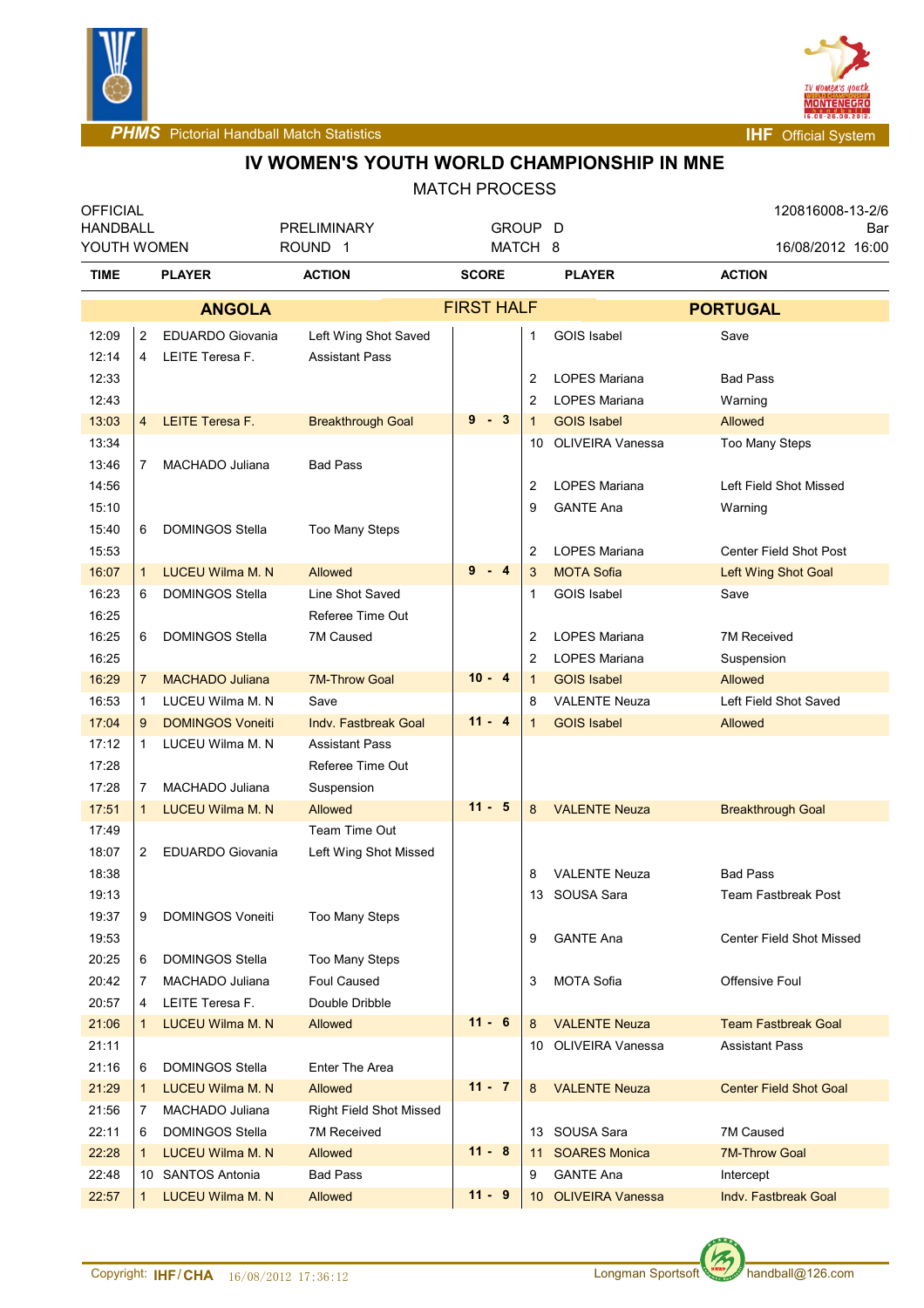



**PHMS** Pictorial Handball Match Statistics **Intervalse and Contract Contract Contract Contract Contract Contract Contract Contract Contract Contract Contract Contract Contract Contract Contract Contract Contract Contract C** 

# **IV WOMEN'S YOUTH WORLD CHAMPIONSHIP IN MNE**

| <b>OFFICIAL</b><br><b>HANDBALL</b> |    |                         | <b>PRELIMINARY</b>           | GROUP D           |                |                         | 120816008-13-3/6<br>Bar |                             |  |  |  |
|------------------------------------|----|-------------------------|------------------------------|-------------------|----------------|-------------------------|-------------------------|-----------------------------|--|--|--|
| YOUTH WOMEN                        |    |                         | ROUND <sub>1</sub>           | MATCH 8           |                |                         |                         | 16/08/2012 16:00            |  |  |  |
| TIME                               |    | <b>PLAYER</b>           | <b>ACTION</b>                | <b>SCORE</b>      |                | <b>PLAYER</b>           |                         | <b>ACTION</b>               |  |  |  |
|                                    |    | <b>ANGOLA</b>           |                              | <b>FIRST HALF</b> |                |                         |                         | <b>PORTUGAL</b>             |  |  |  |
| 23:01                              |    |                         |                              |                   | 9              | <b>GANTE Ana</b>        |                         | <b>Assistant Pass</b>       |  |  |  |
| 23:11                              |    | 11 PEMBA Tchesa T.      | Left Field Shot Saved        |                   | 1              | <b>GOIS Isabel</b>      |                         | Save                        |  |  |  |
| 23:21                              | 1  | LUCEU Wilma M. N        | Save                         |                   | 10             | <b>OLIVEIRA Vanessa</b> |                         | Indv. Fastbreak Saved       |  |  |  |
| 23:34                              | 6  | <b>DOMINGOS Stella</b>  | <b>Team Fastbreak Goal</b>   | $12 - 9$          | $\mathbf{1}$   | <b>GOIS Isabel</b>      |                         | Allowed                     |  |  |  |
| 23:36                              |    | 10 SANTOS Antonia       | <b>Assistant Pass</b>        |                   |                |                         |                         |                             |  |  |  |
| 24:02                              |    | 11 PEMBA Tchesa T.      | <b>Foul Caused</b>           |                   | 9              | <b>GANTE Ana</b>        |                         | Offensive Foul              |  |  |  |
| 24:27                              |    | 11 PEMBA Tchesa T.      | Too Many Steps               |                   |                |                         |                         |                             |  |  |  |
| 24:45                              |    |                         |                              |                   | 10             | <b>OLIVEIRA Vanessa</b> |                         | Too Many Steps              |  |  |  |
| 24:55                              | 7  | <b>MACHADO Juliana</b>  | <b>Team Fastbreak Goal</b>   | $13 - 9$          | $\mathbf 1$    | <b>GOIS Isabel</b>      |                         | <b>Allowed</b>              |  |  |  |
| 25:33                              | 6  | <b>DOMINGOS Stella</b>  | Steal                        |                   | 7              | REIS Joana              |                         | <b>Bad Receive</b>          |  |  |  |
| 25:43                              |    | 11 PEMBA Tchesa T.      | <b>Team Fastbreak Goal</b>   | $14 - 9$          | $\mathbf 1$    | <b>GOIS Isabel</b>      |                         | Allowed                     |  |  |  |
| 25:47                              | 9  | <b>DOMINGOS Voneiti</b> | <b>Assistant Pass</b>        |                   |                |                         |                         |                             |  |  |  |
| 26:00                              | 9  | <b>DOMINGOS Voneiti</b> | Steal                        |                   | 7              | REIS Joana              |                         | <b>Bad Receive</b>          |  |  |  |
| 26:11                              |    | 10 SANTOS Antonia       | <b>Team Fastbreak Goal</b>   | $15 - 9$          | $\mathbf{1}$   | <b>GOIS Isabel</b>      |                         | Allowed                     |  |  |  |
| 26:15                              | 9  | <b>DOMINGOS Voneiti</b> | <b>Assistant Pass</b>        |                   |                |                         |                         |                             |  |  |  |
| 26:34                              | 1  | <b>LUCEU Wilma M. N</b> | Allowed                      | $15 - 10$         |                | 10 OLIVEIRA Vanessa     |                         | <b>Right Wing Shot Goal</b> |  |  |  |
| 26:35                              |    |                         | Referee Time Out             |                   |                |                         |                         |                             |  |  |  |
| 26:55                              |    | 10 SANTOS Antonia       | Too Many Steps               |                   |                |                         |                         |                             |  |  |  |
| 27:25                              |    | 10 SANTOS Antonia       | Intercept                    |                   |                | 14 FALEIRO Mariana      |                         | <b>Bad Pass</b>             |  |  |  |
| 27:32                              | 9  | <b>DOMINGOS Voneiti</b> | <b>Team Fastbreak Missed</b> |                   |                |                         |                         |                             |  |  |  |
| 27:38                              |    |                         | Referee Time Out             |                   |                |                         |                         |                             |  |  |  |
| 27:38                              | 1  | <b>LUCEU Wilma M. N</b> | Allowed                      | $15 - 11$         | $\overline{4}$ | <b>FERNANDES Soraia</b> |                         | <b>Line Shot Goal</b>       |  |  |  |
| 27:38                              |    |                         |                              |                   | 11             | <b>SOARES Monica</b>    |                         | <b>Assistant Pass</b>       |  |  |  |
| 27:38                              |    | 13 VENANCIO Liliana     | Suspension                   |                   |                |                         |                         |                             |  |  |  |
| 27:52                              | 9  | <b>DOMINGOS Voneiti</b> | <b>Too Many Steps</b>        |                   |                |                         |                         |                             |  |  |  |
| 28:06                              | 1  | LUCEU Wilma M. N        | Allowed                      | $15 - 12$         |                | 13 SOUSA Sara           |                         | <b>Breakthrough Goal</b>    |  |  |  |
| 28:23                              |    | 10 SANTOS Antonia       | Lost Ball                    |                   |                |                         |                         |                             |  |  |  |
| 28:46                              |    |                         |                              |                   |                | 13 SOUSA Sara           |                         | <b>Bad Pass</b>             |  |  |  |
| 29:04                              | 3  | CESAR Kassia J.         | Left Wing Shot Saved         |                   | 1              | <b>GOIS Isabel</b>      |                         | Save                        |  |  |  |
| 29:15                              | 1  | LUCEU Wilma M. N        | Save                         |                   | 18             | <b>MENDES Patricia</b>  |                         | Indv. Fastbreak Saved       |  |  |  |
| 29:29                              |    | 11 PEMBA Tchesa T.      | Double Dribble               |                   |                |                         |                         |                             |  |  |  |
| 29:37                              | 1. | LUCEU Wilma M. N        | Save                         |                   |                | 14 FALEIRO Mariana      |                         | Team Fastbreak Saved        |  |  |  |
| 29:48                              |    |                         | Referee Time Out             |                   |                |                         |                         |                             |  |  |  |
| 29:48                              |    |                         |                              |                   |                | 11 SOARES Monica        |                         | Suspension                  |  |  |  |
| 29:48                              | 7  | MACHADO Juliana         | 7M Caused                    |                   | 11             | <b>SOARES Monica</b>    |                         | <b>7M Received</b>          |  |  |  |
| 29:53                              | 7  | MACHADO Juliana         | 7M-Throw Saved               |                   | 1              | GOIS Isabel             |                         | Save                        |  |  |  |
| 30:00                              |    |                         |                              |                   | 4              | <b>FERNANDES Soraia</b> |                         | Lost Ball                   |  |  |  |

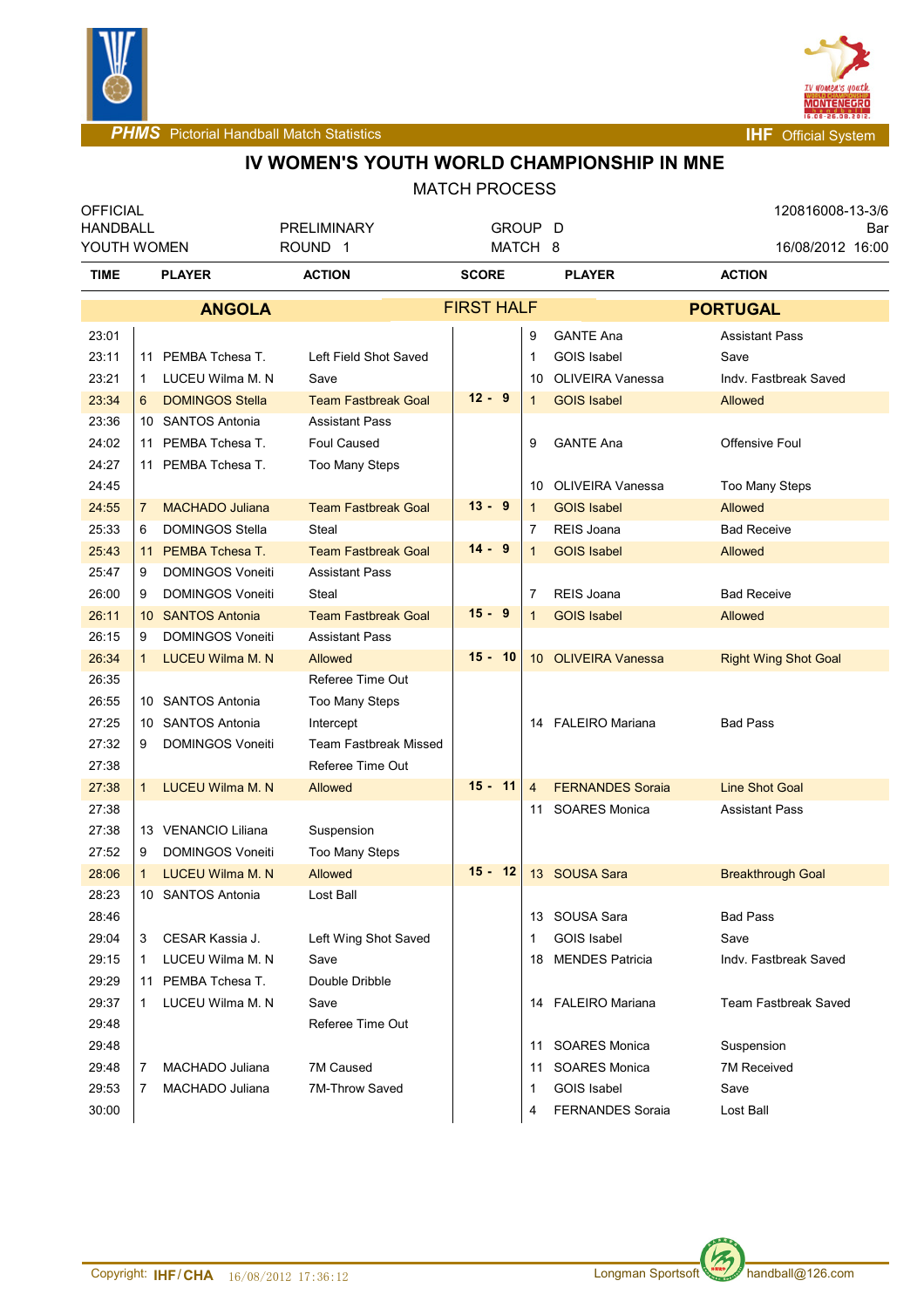



**PHMS** Pictorial Handball Match Statistics **Internal Physics INF** Official System

## **IV WOMEN'S YOUTH WORLD CHAMPIONSHIP IN MNE**

| <b>OFFICIAL</b> |                |                          |                            |                    |         |                 |                         | 120816008-13-4/6              |  |  |
|-----------------|----------------|--------------------------|----------------------------|--------------------|---------|-----------------|-------------------------|-------------------------------|--|--|
| <b>HANDBALL</b> |                |                          | <b>PRELIMINARY</b>         |                    | GROUP D |                 |                         | Bar                           |  |  |
| YOUTH WOMEN     |                |                          | ROUND <sub>1</sub>         | MATCH 8            |         |                 |                         | 16/08/2012 16:00              |  |  |
| TIME            | <b>PLAYER</b>  |                          | <b>ACTION</b>              | <b>SCORE</b>       |         |                 | <b>PLAYER</b>           | <b>ACTION</b>                 |  |  |
|                 |                | <b>ANGOLA</b>            |                            | <b>SECOND HALF</b> |         |                 |                         | <b>PORTUGAL</b>               |  |  |
| 00:12           | 6              | <b>DOMINGOS Stella</b>   | Left Field Shot Post       |                    |         |                 |                         |                               |  |  |
| 00:19           | $\overline{2}$ | <b>EDUARDO Giovania</b>  | <b>Left Wing Shot Goal</b> | 16 - 12            |         | $\overline{1}$  | <b>GOIS Isabel</b>      | Allowed                       |  |  |
| 00:40           | $\mathbf{1}$   | <b>LUCEU Wilma M. N</b>  | <b>Allowed</b>             | $16 - 13$          |         | $\overline{2}$  | <b>LOPES Mariana</b>    | <b>Breakthrough Goal</b>      |  |  |
| 00:52           | 6              | <b>DOMINGOS Stella</b>   | <b>Breakthrough Missed</b> |                    |         |                 |                         |                               |  |  |
| 01:11           | $\mathbf{1}$   | <b>LUCEU Wilma M. N</b>  | <b>Allowed</b>             | $16 - 14$          |         | 10              | <b>OLIVEIRA Vanessa</b> | <b>Right Wing Shot Goal</b>   |  |  |
| 01:16           |                |                          |                            |                    |         |                 | 13 SOUSA Sara           | <b>Assistant Pass</b>         |  |  |
| 01:48           |                | 13 VENANCIO Liliana      | <b>Line Shot Goal</b>      | 17 - 14            |         | 1               | <b>GOIS Isabel</b>      | Allowed                       |  |  |
| 01:50           | 4              | LEITE Teresa F.          | <b>Assistant Pass</b>      |                    |         |                 |                         |                               |  |  |
| 02:19           | $\mathbf{1}$   | <b>LUCEU Wilma M. N</b>  | <b>Allowed</b>             | $17 -$             | -15     |                 | 11 SOARES Monica        | <b>Right Field Shot Goal</b>  |  |  |
| 02:36           | 9              | <b>DOMINGOS Voneiti</b>  | <b>Breakthrough Goal</b>   | $18 -$             | - 15    | $\mathbf{1}$    | <b>GOIS Isabel</b>      | Allowed                       |  |  |
| 02:59           | 1              | <b>LUCEU Wilma M. N.</b> | <b>Allowed</b>             | $18 - 16$          |         | 2               | <b>LOPES Mariana</b>    | <b>Line Shot Goal</b>         |  |  |
| 03:01           |                |                          |                            |                    |         |                 | 11 SOARES Monica        | <b>Assistant Pass</b>         |  |  |
| 03:52           | 6              | <b>DOMINGOS Stella</b>   | <b>Breakthrough Goal</b>   | $19 - 16$          |         | $\mathbf{1}$    | <b>GOIS Isabel</b>      | Allowed                       |  |  |
| 04:22           | $\mathbf{1}$   | <b>LUCEU Wilma M. N</b>  | <b>Allowed</b>             | $19 - 17$          |         |                 | 13 SOUSA Sara           | <b>Center Field Shot Goal</b> |  |  |
| 04:35           | 7              | MACHADO Juliana          | Lost Ball                  |                    |         |                 |                         |                               |  |  |
| 04:41           |                |                          |                            |                    |         | 4               | <b>FERNANDES Soraia</b> | <b>Bad Pass</b>               |  |  |
| 04:47           | 9              | <b>DOMINGOS Voneiti</b>  | <b>Too Many Steps</b>      |                    |         |                 |                         |                               |  |  |
| 04:59           |                | 13 VENANCIO Liliana      | <b>7M Received</b>         |                    |         | 11              | <b>SOARES Monica</b>    | 7M Caused                     |  |  |
| 04:59           |                |                          | Referee Time Out           |                    |         |                 |                         |                               |  |  |
| 05:04           |                | 12 MAYALA Gloria M.      | Save                       |                    |         | 11              | <b>SOARES Monica</b>    | 7M-Throw Saved                |  |  |
| 05:24           | 4              | LEITE Teresa F.          | Center Field Shot Blocke   |                    |         | 4               | <b>FERNANDES Soraia</b> | <b>Block</b>                  |  |  |
| 05:44           | 6              | <b>DOMINGOS Stella</b>   | <b>Breakthrough Goal</b>   | $20 - 17$          |         | 1               | <b>GOIS Isabel</b>      | Allowed                       |  |  |
| 05:46           | 11             | PEMBA Tchesa T.          | <b>Assistant Pass</b>      |                    |         |                 |                         |                               |  |  |
| 06:48           | 7              | MACHADO Juliana          | <b>Too Many Steps</b>      |                    |         |                 |                         |                               |  |  |
| 07:02           | 11             | PEMBA Tchesa T.          | <b>Block</b>               |                    |         | 2               | <b>LOPES Mariana</b>    | Left Field Shot Blocked       |  |  |
| 07:13           |                | 12 MAYALA Gloria M.      | <b>Allowed</b>             | $20 - 18$          |         | 2               | <b>LOPES Mariana</b>    | <b>Free Throw Goal</b>        |  |  |
| 07:44           | 6              | <b>DOMINGOS Stella</b>   | <b>Bad Receive</b>         |                    |         | 11              | <b>SOARES Monica</b>    | Steal                         |  |  |
| 07:56           | 2              | <b>EDUARDO Giovania</b>  | Steal                      |                    |         |                 | 13 SOUSA Sara           | <b>Bad Receive</b>            |  |  |
| 08:02           | 7              | MACHADO Juliana          | Lost Ball                  |                    |         |                 |                         |                               |  |  |
| 08:10           |                | 12 MAYALA Gloria M.      | Allowed                    | $20 - 19$          |         | 10 <sup>°</sup> | <b>OLIVEIRA Vanessa</b> | <b>Team Fastbreak Goal</b>    |  |  |
| 08:15           |                |                          |                            |                    |         | 2               | <b>LOPES Mariana</b>    | <b>Assistant Pass</b>         |  |  |
| 08:40           |                | 11 PEMBA Tchesa T.       | <b>Breakthrough Goal</b>   | $21 - 19$          |         | 1               | <b>GOIS Isabel</b>      | Allowed                       |  |  |
| 08:41           |                |                          | Referee Time Out           |                    |         |                 |                         |                               |  |  |
| 08:57           |                |                          |                            |                    |         | 2               | <b>LOPES Mariana</b>    | Line Shot Missed              |  |  |
| 09:16           | 7              | MACHADO Juliana          | 7M Caused                  |                    |         | 11              | <b>SOARES Monica</b>    | 7M Received                   |  |  |
| 09:31           | 7              | MACHADO Juliana          | 7M-Throw Saved             |                    |         | 1               | <b>GOIS Isabel</b>      | Save                          |  |  |
| 10:02           | 11             | PEMBA Tchesa T.          | Intercept                  | 22 - 19            |         | 11              | <b>SOARES Monica</b>    | <b>Bad Pass</b>               |  |  |
| 10:55           | 7.             | <b>MACHADO Juliana</b>   | <b>Free Throw Goal</b>     |                    |         | $\mathbf{1}$    | <b>GOIS Isabel</b>      | Allowed                       |  |  |
| 11:16           |                | 12 MAYALA Gloria M.      | Save                       |                    |         | 8               | <b>VALENTE Neuza</b>    | Right Field Shot Saved        |  |  |
| 11:21           |                |                          | Referee Time Out           | 23 -               | - 19    |                 |                         |                               |  |  |
| 11:21           | 6              | <b>DOMINGOS Stella</b>   | <b>Breakthrough Goal</b>   |                    |         | $\mathbf 1$     | <b>GOIS Isabel</b>      | Allowed                       |  |  |

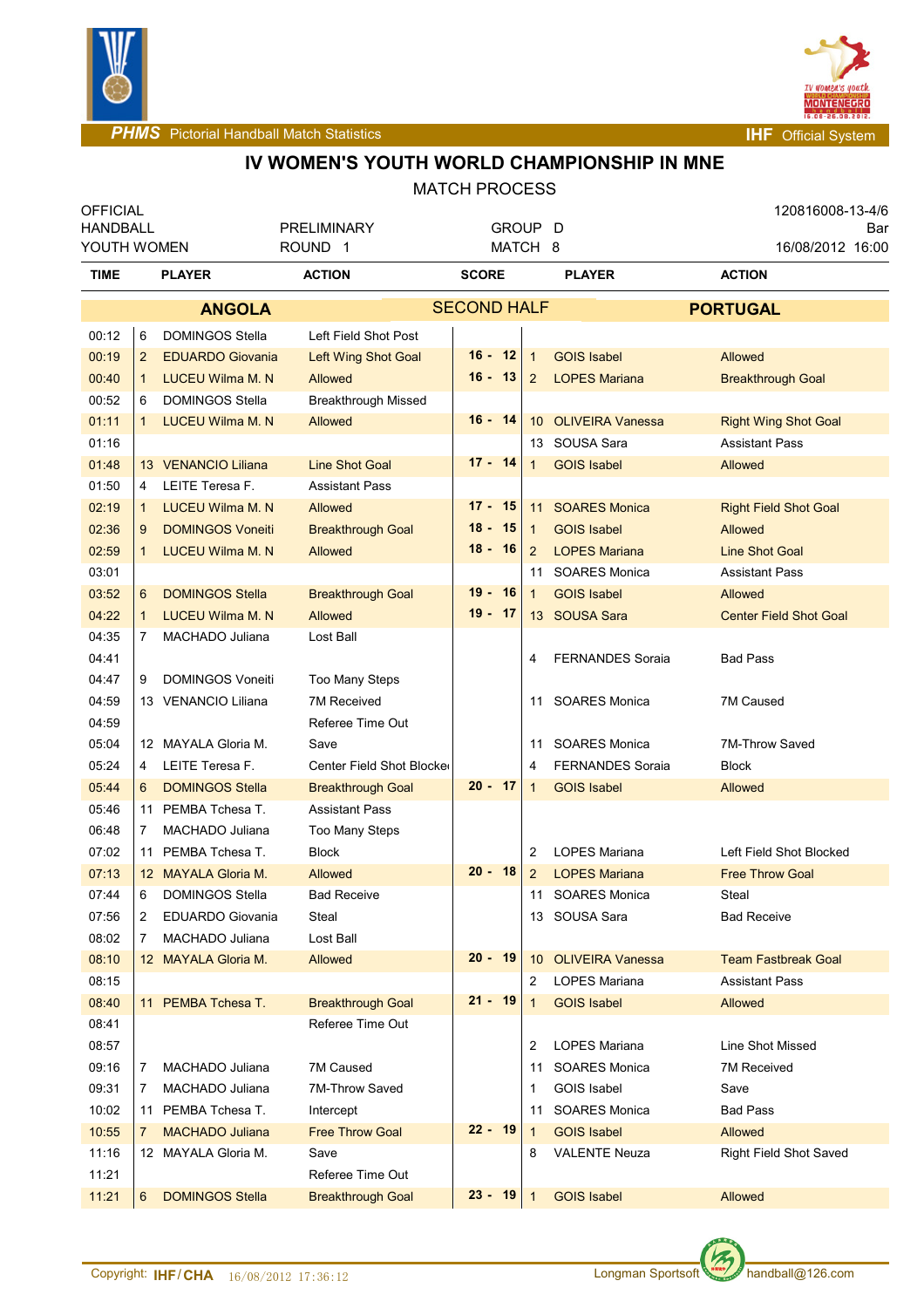



**PHMS** Pictorial Handball Match Statistics **Internal Physics INF** Official System

# **IV WOMEN'S YOUTH WORLD CHAMPIONSHIP IN MNE**

| <b>OFFICIAL</b>                |                |                                              |                                          |                    |                 |                                       |                 | 120816008-13-5/6                  |  |
|--------------------------------|----------------|----------------------------------------------|------------------------------------------|--------------------|-----------------|---------------------------------------|-----------------|-----------------------------------|--|
| <b>HANDBALL</b><br>YOUTH WOMEN |                |                                              | <b>PRELIMINARY</b><br>ROUND <sub>1</sub> | GROUP D<br>MATCH 8 |                 |                                       |                 | Bar<br>16/08/2012 16:00           |  |
| TIME                           | <b>PLAYER</b>  |                                              | <b>ACTION</b>                            | <b>SCORE</b>       |                 | <b>PLAYER</b>                         |                 | <b>ACTION</b>                     |  |
|                                |                | <b>ANGOLA</b>                                |                                          | <b>SECOND HALF</b> |                 |                                       | <b>PORTUGAL</b> |                                   |  |
| 11:21                          |                |                                              |                                          |                    |                 | 11 SOARES Monica                      |                 | <b>Bad Pass</b>                   |  |
| 11:21                          |                | 11 PEMBA Tchesa T.                           | <b>Line Shot Goal</b>                    | 24 - 19            | $\mathbf{1}$    | <b>GOIS Isabel</b>                    | Allowed         |                                   |  |
| 11:21                          | 7              | MACHADO Juliana                              | <b>Assistant Pass</b>                    |                    |                 |                                       |                 |                                   |  |
| 11:43                          | $\overline{7}$ | MACHADO Juliana                              | <b>Block</b>                             |                    | 2               | <b>LOPES Mariana</b>                  |                 | Left Field Shot Blocked           |  |
| 12:48                          |                | 12 MAYALA Gloria M.                          | <b>Allowed</b>                           | $24 -$<br>20       | 2               | <b>LOPES Mariana</b>                  |                 | <b>Line Shot Goal</b>             |  |
| 13:32                          | $\overline{4}$ | <b>LEITE Teresa F.</b>                       | <b>Breakthrough Goal</b>                 | $25 - 20$          | $\mathbf{1}$    | <b>GOIS Isabel</b>                    | Allowed         |                                   |  |
| 13:33                          |                |                                              | Referee Time Out                         |                    |                 |                                       |                 |                                   |  |
| 13:57                          | 7              | MACHADO Juliana                              | 7M Received                              |                    | 9               | <b>GANTE Ana</b>                      |                 | 7M Caused                         |  |
| 14:13                          |                | 12 MAYALA Gloria M.                          | Allowed                                  | $25 - 21$          | 8               | <b>VALENTE Neuza</b>                  |                 | <b>7M-Throw Goal</b>              |  |
| 14:25                          | $7^{\circ}$    | MACHADO Juliana                              | <b>Too Many Steps</b>                    |                    |                 |                                       |                 |                                   |  |
| 15:19                          |                |                                              | Referee Time Out                         |                    |                 |                                       |                 |                                   |  |
| 15:19                          |                | 12 MAYALA Gloria M.                          | <b>Allowed</b>                           | $25 -$<br>-22      | 2               | <b>LOPES Mariana</b>                  |                 | <b>Left Field Shot Goal</b>       |  |
| 15:20                          |                | 10 SANTOS Antonia                            | Suspension                               |                    |                 |                                       |                 |                                   |  |
| 15:29                          |                |                                              | Team Time Out                            |                    |                 |                                       |                 |                                   |  |
| 15:49                          | $\overline{7}$ | MACHADO Juliana                              | Breakthrough Saved                       |                    | 1               | <b>GOIS Isabel</b>                    | Save            |                                   |  |
| 15:59                          |                | 12 MAYALA Gloria M.                          | <b>Allowed</b>                           | $25 -$<br>- 23     | 13 <sup>2</sup> | <b>SOUSA Sara</b>                     |                 | <b>Breakthrough Goal</b>          |  |
| 16:00                          |                |                                              | Referee Time Out                         |                    |                 |                                       |                 |                                   |  |
| 16:00                          | 6              | <b>DOMINGOS Stella</b>                       | Suspension                               |                    |                 |                                       |                 |                                   |  |
| 16:15                          | 11             | PEMBA Tchesa T.                              | <b>Breakthrough Saved</b>                |                    | 1               | <b>GOIS Isabel</b>                    | Save            |                                   |  |
| 16:27                          |                | 12 MAYALA Gloria M.                          | Allowed                                  | $25 - 24$          | 17              | <b>BARBOSA Barbara</b>                |                 | <b>Team Fastbreak Goal</b>        |  |
| 16:30                          |                |                                              |                                          |                    | 9               | <b>GANTE Ana</b>                      |                 | <b>Assistant Pass</b>             |  |
| 16:53                          | 9              | <b>DOMINGOS Voneiti</b>                      | <b>Too Many Steps</b>                    |                    |                 |                                       |                 |                                   |  |
| 17:17                          | 1              | LUCEU Wilma M. N                             | Save                                     |                    | 17              | <b>BARBOSA Barbara</b>                |                 | <b>Right Wing Shot Saved</b>      |  |
| 17:19                          |                |                                              |                                          |                    | 13              | SOUSA Sara                            |                 | <b>Assistant Pass</b>             |  |
| 17:44                          |                | 10 SANTOS Antonia                            | <b>Breakthrough Goal</b>                 | $26 - 24$          | $\mathbf{1}$    | <b>GOIS Isabel</b>                    | Allowed         |                                   |  |
| 17:55                          |                |                                              |                                          |                    | 9               | <b>GANTE Ana</b>                      |                 | <b>Bad Pass</b>                   |  |
| 18:22                          | 7              | MACHADO Juliana                              | Center Field Shot Saved                  |                    | $\mathbf 1$     | <b>GOIS Isabel</b>                    | Save            |                                   |  |
| 18:31                          |                | 11 PEMBA Tchesa T.                           | <b>Block</b>                             |                    | $\overline{2}$  | LOPES Mariana                         |                 | Center Field Shot Blocker         |  |
| 18:38                          | 2              | <b>EDUARDO Giovania</b>                      | Indv. Fastbreak Saved                    |                    | 1               | <b>GOIS Isabel</b>                    | Save            |                                   |  |
| 18:36                          |                |                                              |                                          |                    |                 |                                       |                 | Team Time Out                     |  |
| 18:53                          |                |                                              |                                          |                    | 9               | <b>GANTE Ana</b>                      |                 | <b>Bad Pass</b>                   |  |
| 19:18                          | 7              | MACHADO Juliana                              | <b>Bad Pass</b>                          |                    |                 |                                       |                 |                                   |  |
| 19:37                          | 6              | <b>DOMINGOS Stella</b>                       | Steal                                    |                    |                 | 13 SOUSA Sara                         |                 | <b>Bad Receive</b>                |  |
| 19:45                          |                | 10 SANTOS Antonia                            | Double Dribble                           |                    |                 |                                       |                 |                                   |  |
| 20:00<br>20:17                 | 1              | 10 SANTOS Antonia<br><b>LUCEU Wilma M. N</b> | <b>7M Received</b><br>Allowed            | $26 - 25$          | 8               | 13 SOUSA Sara<br><b>VALENTE Neuza</b> |                 | 7M Caused<br><b>7M-Throw Goal</b> |  |
| 20:37                          | 4              | LEITE Teresa F.                              | Too Many Steps                           |                    |                 |                                       |                 |                                   |  |
| 21:00                          |                | 11 PEMBA Tchesa T.                           | <b>Block</b>                             |                    | 2               | LOPES Mariana                         |                 | Left Field Shot Blocked           |  |
| 21:16                          |                |                                              |                                          |                    |                 | 10 OLIVEIRA Vanessa                   |                 | <b>Enter The Area</b>             |  |
| 21:22                          |                |                                              |                                          |                    |                 | 13 SOUSA Sara                         |                 | <b>Assistant Pass</b>             |  |
| 21:34                          | 6              | DOMINGOS Stella                              | <b>Bad Pass</b>                          |                    |                 |                                       |                 |                                   |  |
|                                |                |                                              |                                          |                    |                 |                                       |                 |                                   |  |